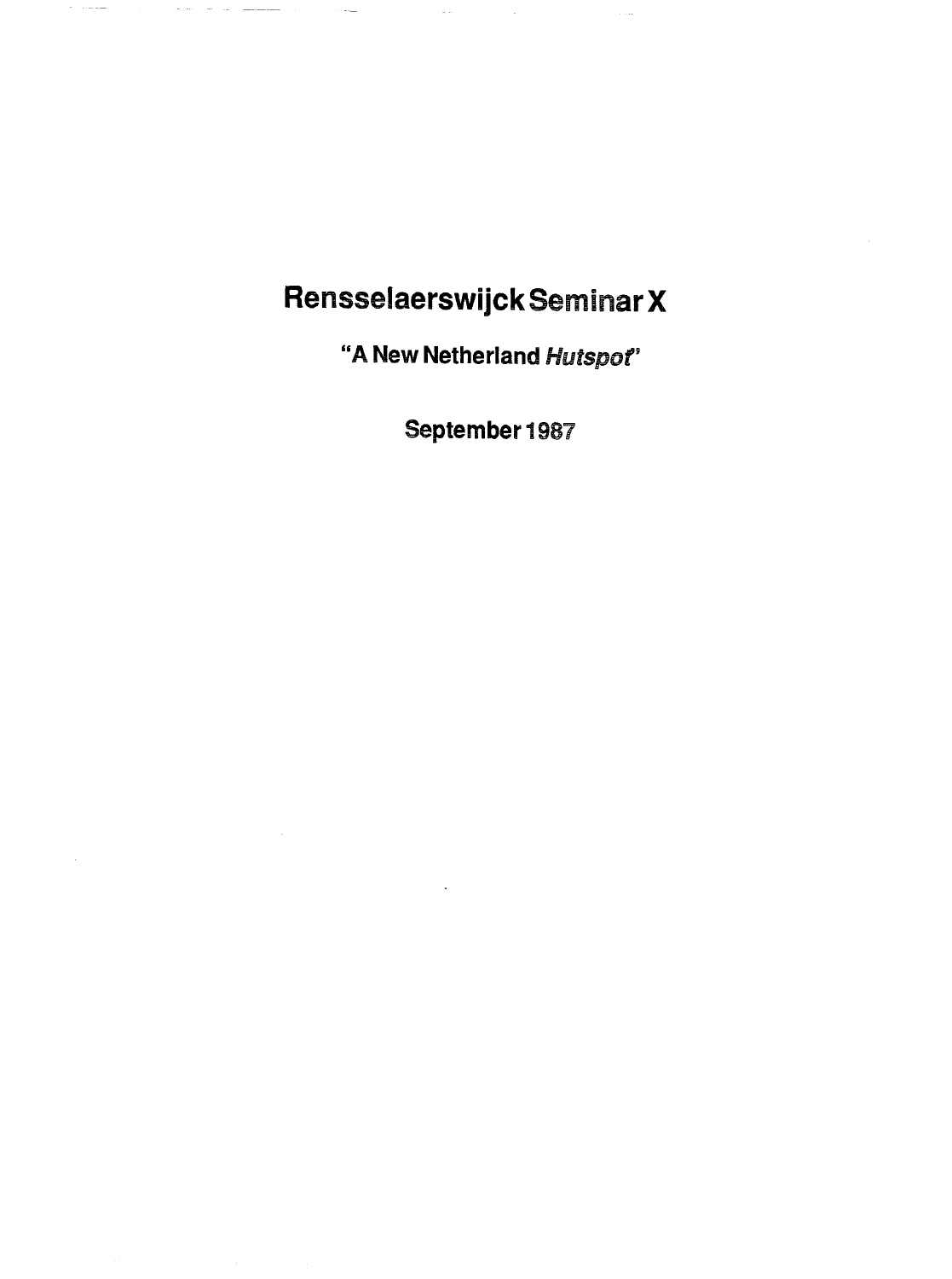

Fig. 72. Title page of *De Americaanse Almanack* (1754) Courtesy of the New Jersey Historical Society, Newark, New Jersey.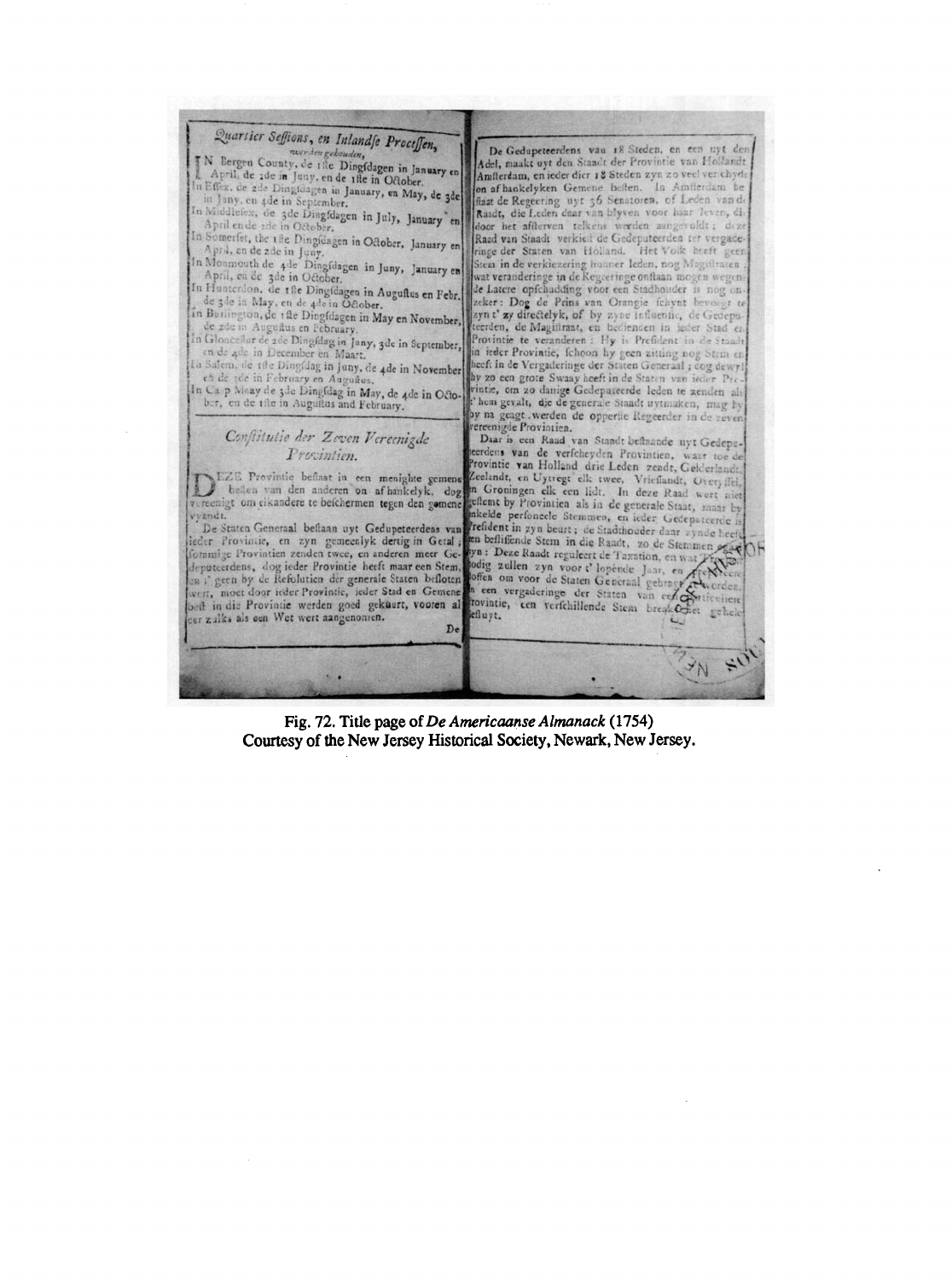## The Dutch-American Connection: The Impact of The Dutch Example on American Constitutional Beginnings

**James R. Tanis Bryn Mawr College** 

Reprinted from Stephen L. Schechter and Richard B. Bernstein, New York and the Union: Contributions to the American Constitutional Experience (Albany, NY: New York State Commission on the Bicentennial of the U.S. Constitution, 1990): 22-28.

From time to time, colonial governors and administrators in North America considered proposals for unification, primarily for defensive purposes. They looked to Europe for inspiration, finding in the Union of Utrecht a model that had served to regularize the confederation known as the United Provinces of the Netherlands.

The Dutch impact on eighteenth-century America has often been told in terms of Knickerbockers and other Hudson Valley provincialisms, but the true heart of the matter lies in the critical political and economic forces by which The Netherlands affected the American scene. Foremost were the traditions of union and liberty, symbolized by the Union of Utrecht, the de facto Dutch constitution. Emerging most clearly at the time of the French and Indian War in the 175Os, the Dutch example, as it was often called, continued its positive impact through the period of the Continental Congresses, helping to shape the Articles of Confederation. As the American constitutional debates of I787 took shape, the Dutch-American comparisons took on new and more critical forms.

On the tenth of September, 1787, the Committee of Style and Arrangement was working in Philadelphia to put the final touches on the newly drafted Constitution. Thomas Jefferson was in Paris attending to the international political and fiscal affairs of the new nation. To America's representative in The Netherlands, Charles W.F. Dumas, Jefferson wrote: "Happy for us, that when we find our constitutions defective and insufficient to secure the happiness of our people, wecan assemble with all the coolness of philosophers and set it to rights, while every other nation on earth must have recourse to arms to amend or to restore their constitutions."<sup>1</sup> Though Jefferson's view proved overly optimistic in the long run, he was well aware of the history of the Dutch constitution the Union of Utrecht and he hoped for as much for the newly shaped American constitution.

Much earlier, the Union of Utrecht had been a symbol to many Americans, first of unity, and then of unity and liberty. An abbreviated Dutch text of the Union had been reprinted in De Americaanse Almanak for 1754, the only surviving relic of a series of forty or fifty New York Dutch almanacs.<sup>2</sup> The author of the articles began: "These provinces, that is, the Dutch provinces, consist of a group of commonwealths independent of one another, though united to protect one another against the common enemy."

The bloody and unsettling French and Indian War was at hand. The Hudson River Valley was a major passage between the British and the French colonies to the north. Albany, in the middle, was a major center for Indian trade and other Indian affairs. No American colonists were more pressingly aware of the threat of French and Indian warfare than the Dutch of the upper river valley. The almanac's article describing a defensive union against a common enemy spoke directly to their condition. What was most needed among the disparate colonies was just such a union, one which would respect their prevailing independence and yet provide protection against the common enemy. The timely reminder of the Union of Utrecht must have been welcome to many of the New World Dutch settlers.

The Dutch example, however, was by no means limited to the once-Dutch middle colonies, but was a topic of conversation among their Anglo-American neighbors, as well. In a Boston sermon in 1754, Pastor Jonathan Mayhew observed,

No one that is not an absolute stranger to French ambition, to their policy. to their injustice, to their perfidiousness, can be in any doubt what they aspire at. . . Their late conduct may well alarm us; especially considering our disunion, or at least want of a sufficient bond of union, amongst ourselves; an inconvenience which, it is to be hoped, we shall not always labour under. And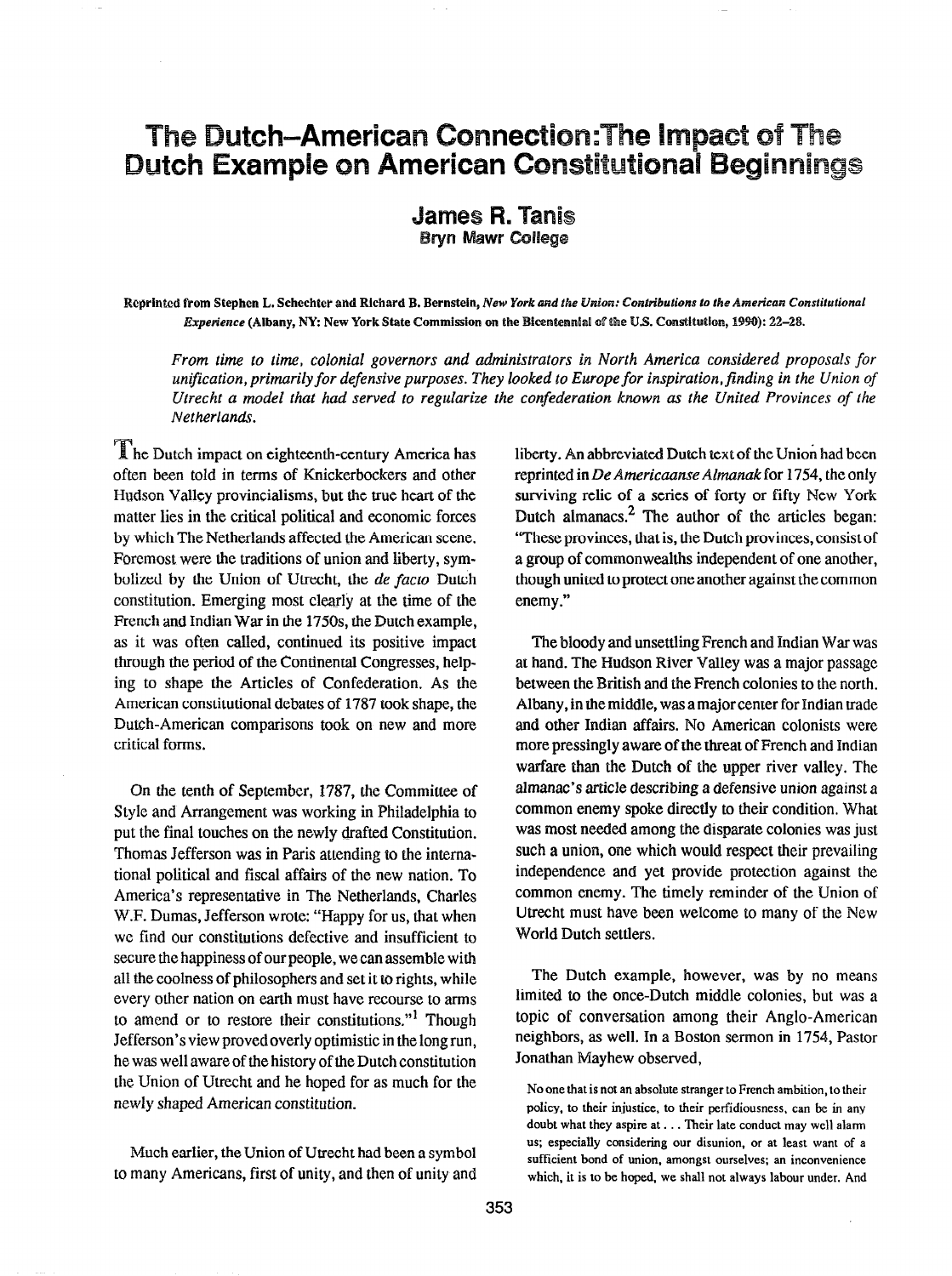whenever all our scattered rays shall be drawn to a point and proper focus, they can scarce fail to consume and bum up these enemies of our peace, how faintly soever they may strike at present. What union can do, we need only, look toward those Provinces, which are distinguished by the name of the United, to know."

Though the significance of the Union of Utrecht was as clear, in a general way, to most Dutch-Americans of the mid-eighteenth century as the Declaration of Independence is to most Americans now, the story of Dutch union and of the Dutch struggle for liberty was familiar to any well-read colonist, regardless of national origin. Sir William Temple's Observations upon the United Provinces of the Netherlands was a most popular book in the colonies, having passed through numerous editions and translations. (In fact, it may well be the source of the account in De Americaanse Almanak.) Though first published in 1673 when Britain and The Netherlands were at war, no book in English detailed the Dutch political scene as adequately. Temple had served as envoy to the United Provinces, and he wrote with understanding and with considerable objectivity. In 1750, when Benjamin Franklin was recommending a course of study for the Philadelphia Academy (now the University of Pennsylvania), Sir William Temple was among the foremost authors cited. Indeed, it appears to have been Temple's work which informed much of Franklin's thinking as he prepared for the Albany Congress of 1754.

That congress was the most significant intercolonial meeting held in the American colonies up to that time. It opened to everyone the question of union, which only later was to eventuate in independence as well as union. The concrete idea of union does not appear to have been widely discussed prior to the congress, but the seeds of union-thinking were widely scattered as a result of the plan which was formulated. No person was as crucial to that elusive-but-hoped-for union as was Benjamin Franklin. In May of 1754, Franklin's famous political cartoon of the "Join or Die" snake spread his ideas throughout the colonies more rapidly than any words could have done. Franklin arrived in Albany in early June with the draft of a plan. "Short Hints," he called it, which he hoped could be developed into a commonly acceptable document of agreement.4

The Dutch political example which influenced the discussions at Albany must surely have been reinforced by the setting; most of the city's architecture was more reminiscent of Amsterdam than of Boston or Philadelphia, and a large portion of the popularion regularly conversed in Dutch. In fact, the English Indian agent, Thomas Pownall, complained that all the Indian negotiations were first conducted in Dutch and then had to be translated into English.

Franklin's "Short Hints" were soon elaborated into a document called "the committee's Short Hints." There are many parallels between this document and the Union of Utrecht. Like the Union of Utrecht, it proposed that "the Several Colonies may each enjoy its own Constitution, Laws, Liberties and Privileges as so many Separate Corporations in one Common Wealth." A Grand Council was proposed to fill the place of the Dutch States General, and a President General to fill that of the king's regent. All of the Albany documents, from Franklin's "Short Hints" to the final Albany Plan, explicitly recog-



Fig. 73. Benjamin Franklin, "Join or Die" woodcut, published May 9,1754, in the Pennsylvania Gazette. Courtesy of the Library Company of Philadelpha..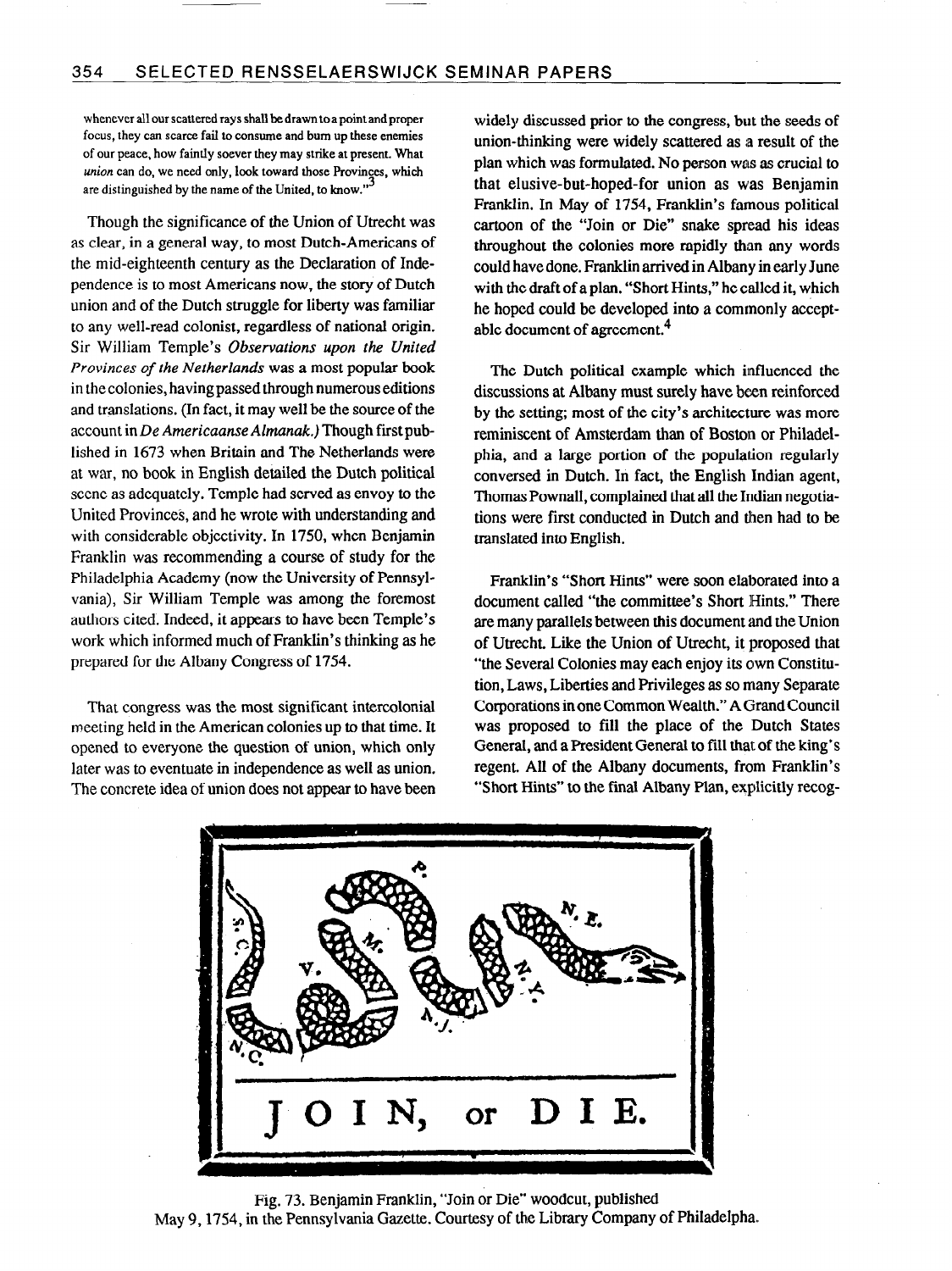nized the royal authority of the British king. Indeed, the original 1579 preface to the Union of Utrecht had stated "... the deputies of the aforesaid provinces ... have decreed and concluded the following Points and Articles, without thereby in any way desiring to secede from the Holy Roman Empire."<sup>5</sup> A Dutch declaration of independence did, however, follow two years later. The Albany committee's "Short Hints" noted: "Perticular Colonies not to Declare Warr." The Union of Utrecht required "Peace and War not to be made without the consent of all the Provinces." Other technical points of comparison can be made, but far more fundamental than passing analogies was the psychological impact of the Union of Utrecht and its function as a symbol of union among diverse and independent bodies. In fact, though the existence of the Union was well known, the content of the document was little known and even less understood. It is significant that eighteenth-century Americans usually referred to the country as the United Provinces, and only occasionally as The Netherlands. Historically, it is also important to keep in mind the fact that the Union of Utrecht, like the Albany Plan of Union, was not originally conceived as a constitution of fundamental law, but as a means of regularizing aconfederation based on pressing historical exigencies.

The Albany Plan was never ratified, in spite of the efforts of Franklin in Pennsylvania and the Livingstons in New York. At that time, young William Livingston led the pro-union struggle and probably stood behind the weekly New York newspaper, the Instructor. In the first issue, articles were solicited; but, it noted, "no controversy of any kind shall have admittance."<sup>6</sup> Then, the journal's own editorials proceeded to argue for union.

Tradition says that the British found the Albany Plan too radical, and the more radical colonists felt that it did not go far enough. Though there is some truth in that observation, reasons both more complex, and at times more mundane, also accounted for its failure to gain acceptance. Its long-term impact, nonetheless, was of great importance to the colonies as their problems shifted from the French government, which had been driven from Canada by the French and Indian War, to the British government, which was increasingly more insensitive to the development of colonial power and identity. The next American congress was the Stamp Act Congress in 1765,

called to protest taxation without representationcoincidentally, one of the original causes of the Dutch revolution two centuries earlier.

Though the Albany Plan of Union was never effected, Franklin never lost sight of the Dutch example. Writing in 1768 to alert the English to American restiveness, he noted:

Threescore years did the oppressed United Provinces maintain a war in defence of their liberties against the then powerful kingdom of Spain . . . which was fmally obliged to acknowledge their independency in a formal treaty.. . and with a broken strength that has never since been recovered.

A decade later, when in France seeking European support for the Revolution, Franklin wrote on behalf of the American commissioners to their agent in The Hague, ". . . in the love of liberty, and bravery in the defence of it, Holland has been our example. We hope circumstances and constitutions, in many respects so similar, may produce mutual benevolence.  $\cdot$ ."<sup>8</sup> The Dutch constitution to which he referred was the Union of Utrecht. The American constitution was the Articles of Confederation, though it would be 1781 before it was signed by Maryland, the last of the states to ratify.

Franklin's constitutional comparison was not news to the Dutch, at least not to all of them. In The Netherlands, an eager young lawyer, Pieter Paulus, was in the midst of writing a three-volume study of the Union of Utrecht in a country then undergoing deep political problems. Paulus had adeep interest in tracing connections between the Utrecht Union and American events. Volume one had been published in 1775 and volume two in 1776. As he was writing the third volume, published in 1777, he received a draft copy of the American Articles of Confederation. Paulus wrote:

The Union of Utrecht, I must admit, is for the time in which it was constructed, one of the best sets of fundamental laws which human wisdom could frame. . . . I cannot imagine that the wisdom of our forefathers, in the framing of the Utrecht Union, could ever be seen more clearly or impartially than that a powerful posterity of freeborn [American] children are persuaded by it, as they realize that the Mother, who earlier had sought freedom herself  $\ldots$ designed that each member of society and all civil companies have a natural and inseparable right. Now, I say, the English colonies in North America, after the passape of about two centuries, have vowed to venture all and undergo everything to make themselves totally independent from Great Britain. . . . As concerns the object of the matter, the reaching of that intention, it has been necessary to come to the same decision, concerning the same fundamental law which our forebears two hundred years ago approved as the most useful. So that some will not consider these remarks hyperbole. I include their Articles of Confederation and Perpetual Union in their entirety [in Dutch translation].<sup>5</sup>

<sup>&</sup>quot;The only expedient. . . is, that all the Colonies appertaining to the Crown of Great Britain on the Northern Continent of America, be united under a legal, regular, and firm establishment. . . . A coalition, or union of this nature . . . will, in all probability, lay a sure and lasting foundation of dominion, strength, and trade. . . ."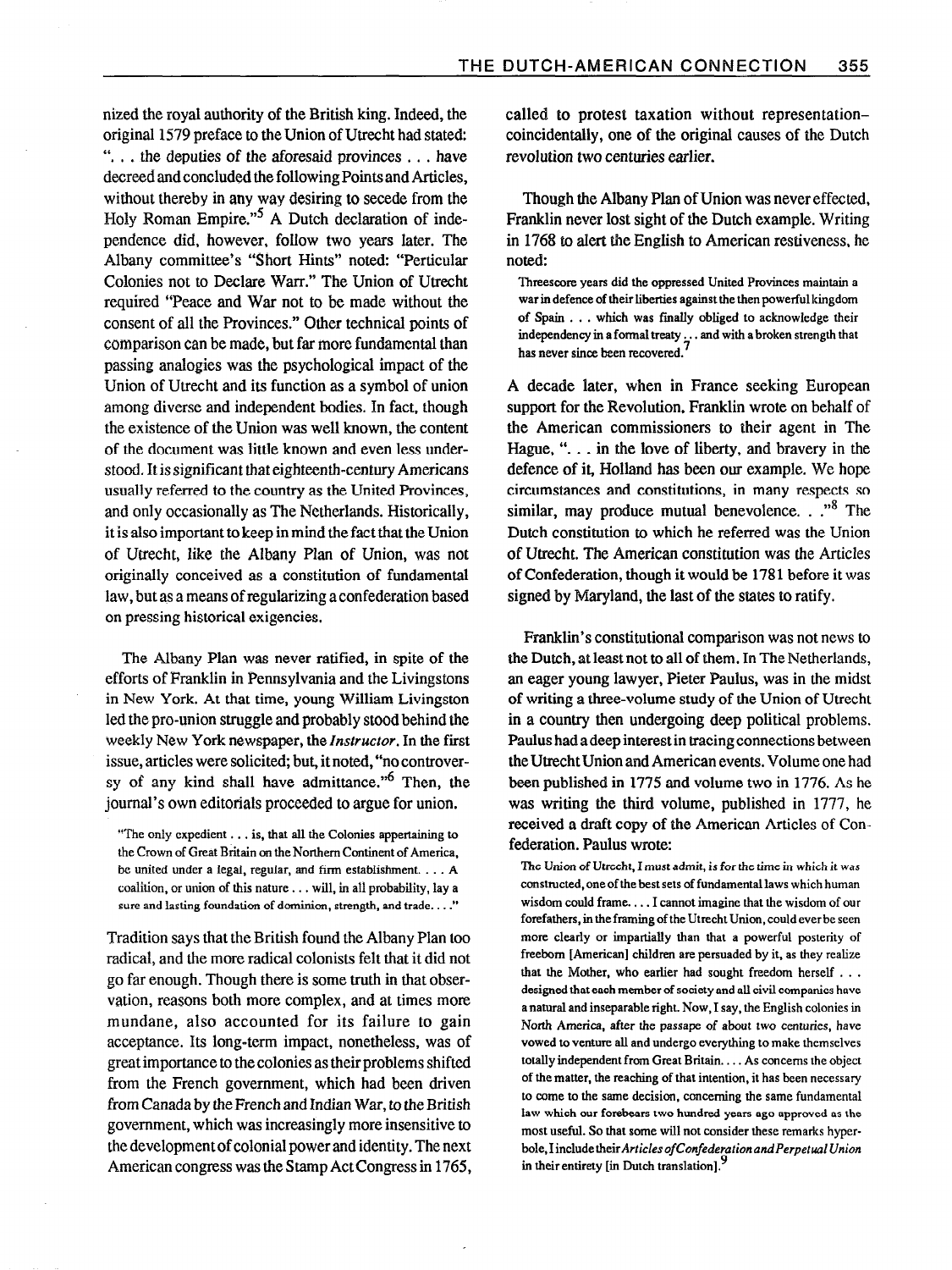Paulus drew some comparisons between the historical situations in the sixteenth and eighteenth centuries. He admitted that "the American Union, in some respects, appears to be argued somewhat neater." He noted certain differences, due to structural forms of government arising from the hereditary "stadtholder," the Dutch chief of state. Indeed, that and other of Paulus' observations were later echoed and elaborated in the American debates in 1787.

It is of interest that one of the conspicuous divergences between Paulus' text and the final American text is in Article XIII, the article which most frequently evoked comparison with the Dutch example when opened to debate by the Continental Congress. The printed text simply reads: "In determining questions, each State shall have one vote." Paulus' text modifies it to read: "Each state shall have one vote in determining all differences in the general congress." The debates in Congress clearly reveal the intention of the Article to allow just one vote on all matters, not only those over which differences arose. The Reverend Dr. John Witherspoon of New Jersey, arguing for one vote for each state regardless of size, several times cited the Dutch model as a positive example validating the procedure. Pennsylvania's Dr. Benjamin Rush, on the other hand, found the Dutch procedure lacking, thus strengthening his case for proportional representation in the vote. "The decay of the liberties of the Dutch republic proceeded from three causes," he wrote, "1. the perfect unanimity requisite on all occasions. 2. their obligation to consult their constituents. 3. their voting by provinces." $10$  That Witherspoon's evaluations were overly optimistic in appraising Dutch success and that Rush's historical observations were inaccurate, to say the least, is not really the matter at hand. The fact of importance is the

repeated references to the Dutch example.

As one examines the influence of the United Provinces, first in the Albany Congress and later in the Continental Congresses, one is led to a clear affirmation of its symbolic impact on the debates in 1754 and again in 1776. Dutch union and then Dutch liberty became measuring rods for the colonists. It is the positive effect of the imagined Dutch political paradigm that emerges initially and most importantly. The negative aspects of the then-current Dutch political scene first began to enter the discussion in the congressional debates of 1776. Eleven years later, those negative evaluations gained prominence in the constitutional debates of 1787, most accessibly for modern readers in The Federalist No. 20, in which "Publius" (in this case, James Madison) drew extensively on discussions of the Union of Utrecht by Sir William Temple and French philosophes. By that time, the symbolic value of the aged and fahering Union of Utrecht was weakened by a more realistic assessment of Dutch political difficulties; indeed, such was the analysis presented by The Federalist No. 20 in drawing parallels between the defects of the Union of Utrecht and those of the Articles of Confederation. $<sup>11</sup>$ </sup>

The Dutch example, as Franklin had called it. had served its practical and polemical purposes. By 1787, American independence had been won and her govemment established. The Dutch financial support which had undergirded the American Revolution was next called upon to support the young republic.<sup>12</sup> Millions of very tangible Dutch guilders, which made the United States fiscally viable, took the place of the idealized symbol of the United Provinces. Both had been in turn indispensable, first to the thirteen colonies and then to the thirteen states as they struggled to become a new nation.